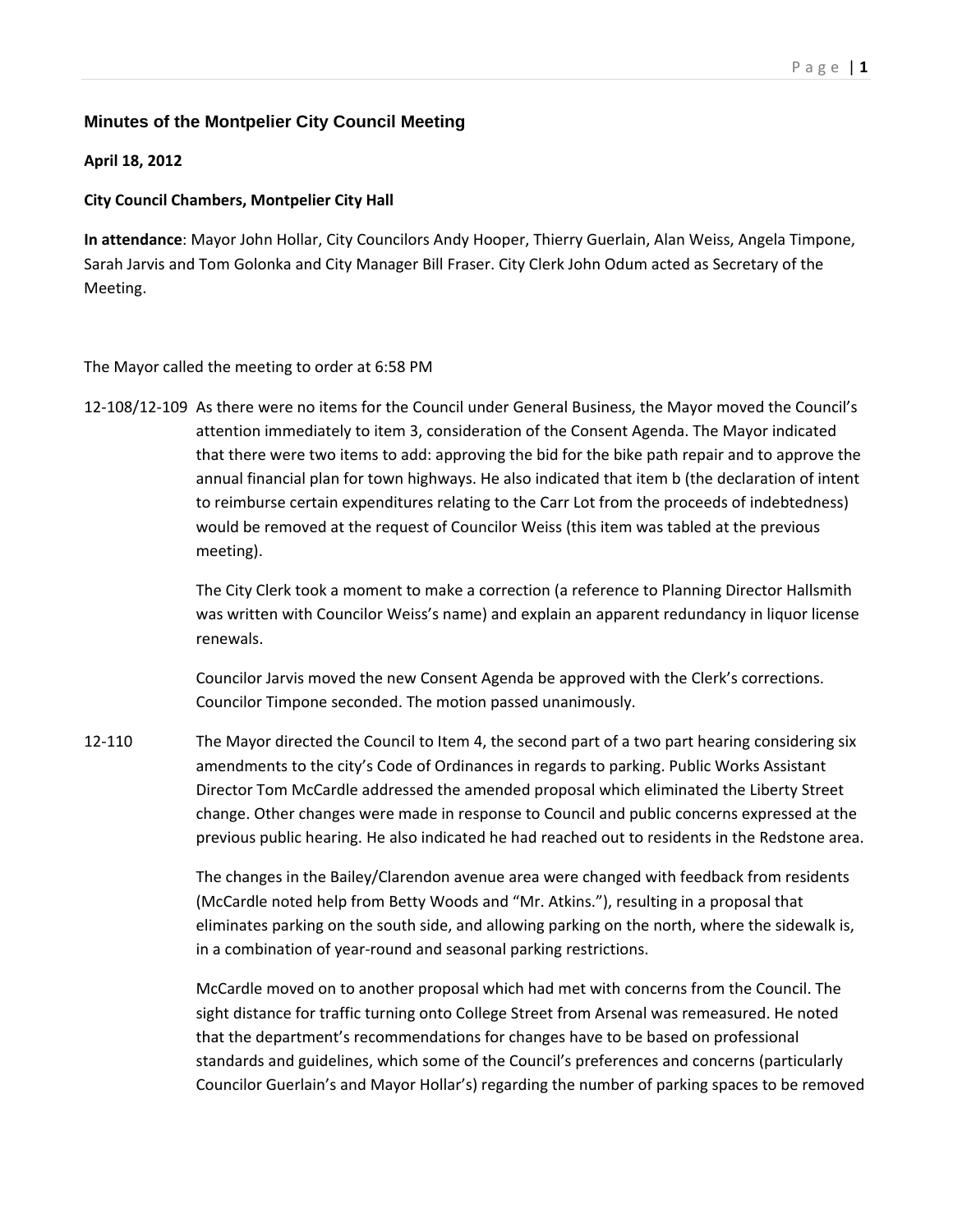did not conform to. McCardle did remind the Council that it was free to make changes without being bound by the same standards and guidelines.

The College/Arsenal proposal, along with the remaining prosed parking changes (on the Barre‐ Nelson Street intersection, State Street, and Towne Hill Road) were forwarded for  $2^{nd}$  reading approval without change. Director McCardle reminded the Council that the owner of Jan's Beauty Boutique on the Barre‐Nelson Street corner had requested that the city propose parking time restrictions on the remaining available spaces in front of the business. At Mayor Hollar's question, McCardle indicated he would be returning to the Council with such a proposal at some later date.

Councilor Guerlain moved that the modified proposals offered for second reading be adopted, but with only one parking space removed from the south corner of College and Arsenal Streets, rather than two. Councilor Timpone seconded. The motion passed unanimously at 7:10 PM.

12.109 b) At 7:11 PM, Councilor Jarvis moved that the Declaration of Intent to reimbursed, placed on the table at the previous meeting, be taken off the table. Councilor Hooper seconded, and it was unanimously agreed to. Councilor Jarvis then moved that the item be approved, with a second by Councilor Timpone.

> Mayor Hollar called for discussion. Councilor Weiss indicated he had spoken with Attorney Paul Giuliani who felt the item was an Internal Revenue Code responsibility which he believes is archaic.

Councilor Weiss then inquired as to what capital expenditures is the city hoping to recover and in what amount. City Manager Fraser indicated there could be engineering or other costs relating to the project that could be incurred before the bond funds become available. After Weiss received clarification on the process of paying for such expenses, he asked whether it was considered part of applicable pre‐bond expenditures to reimburse city employees time. Fraser indicated that it typically was not.

With no further discussion, Mayor Hollar called for the vote. The motion to approve passed unanimously at 7:15 PM.

12-111. The Mayor directed the meeting to Item 5, the consideration of the update and project plan for the District Heat project. City Manager Fraser opened with a Power Point presentation reviewing the scope of the original plan as well as the proposed modifications, and what other modifications may look like and cost. The presentation also reviewed funding sources and gave a perspective on what the different approaches, discussed the last time the matter came before the Council, would mean financially for the city, given the available project balance of \$4.038 million.

> Fraser noted in his presentation that the option the City wished to pursue (removing the High School from the initial project and bringing in commitments from private customers downtown,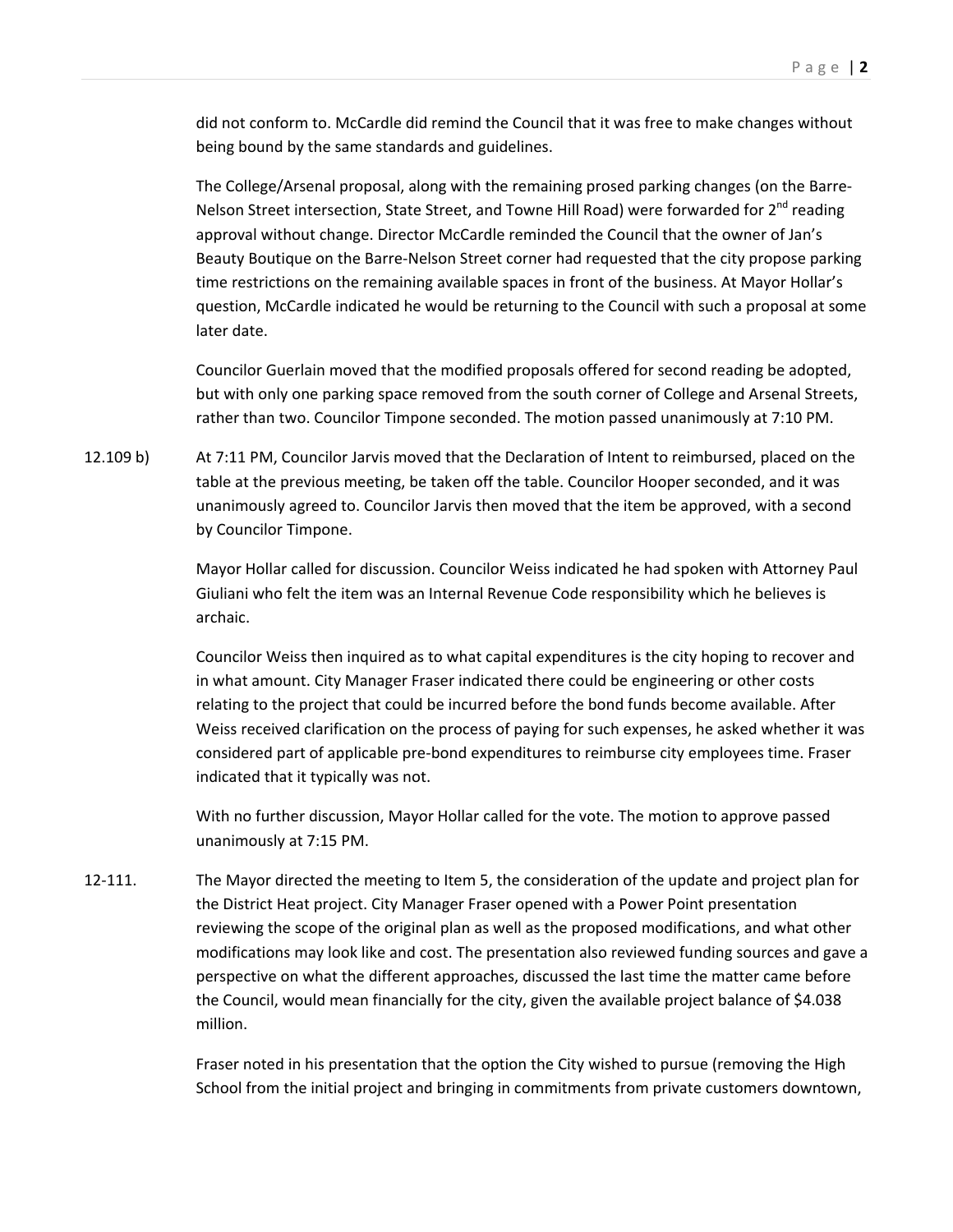including adding an extension to include Union Mutual) would leave \$626,000 in a hedge/contingency fund. He also reviewed projected costs and profits on the project going into future years.

Fraser reviewed the list of private and non‐city public interests who have agreed in principle, or have made firm commitments to participate in the system (letters of intent and commitment from these entities were included with the agenda), noting that not all bodies have been worked with comprehensively enough to create that commitment.

Fraser reviewed the costs, sources of revenue, and projections – including where early payments will come from (Clean Energy Development Fund rather than property tax bond money). Fraser would like to include a loan or grant program for smaller properties to connect. A phased implementation of the overall deployment system could also be appropriate to bring in other areas. No final project should exceed budget or projections. In August or September, bids should be ready for review, at which time the Council could choose to move forward or not.

Councilor Hooper inquired as to when the system would "break even," creating a brief exchange between Hooper, Fraser, and Councilor Golonka over the target of the question, given past reports on the original deployment model. Fraser indicated the first year projected surplus covers the deficit in the first several years. At the Mayor's request, the City Manager explained the projections in detail, noting that the project is "cash positive" (assuming only five customers) from year one. Hooper further inquired about assumptions in the change in cost of fuel, which lead to a clarification about the nature of charges to customers.

At the Mayor's suggestion, the City Manager laid out how the project model as presented represented no financial risk to taxpayers. The City Manager explained the financial commitments, indicating there were no major risks that he could think of. He also indicated that the city was not committed to further payments to the state on the project if it did not move forward.

Councilor Golonka asked about the letters of commitment from potential customers. Making particular note of Union Mutual and Vermont Mutual, he asked (and expressed concern) about incentives that have been or could be offered to business to participate. City Manager Fraser indicated the city was not in a financial position to make offers, and would not do so in any event. He further explained that committed potential customers would pay the full costs of connecting to the system, with the exception of Union Mutual which requires the construction of a new segment (which would also pay itself off).

Councilor Golonka and City Manager Fraser's exchange continued. Golonka noted that the new commitments from private customers was new revenue in the model, and he and Fraser clarified the financial distinctions between the new model and the previous one with the high school, as well as the basis for some of the user-related costs the city was expecting to pay into the sytem.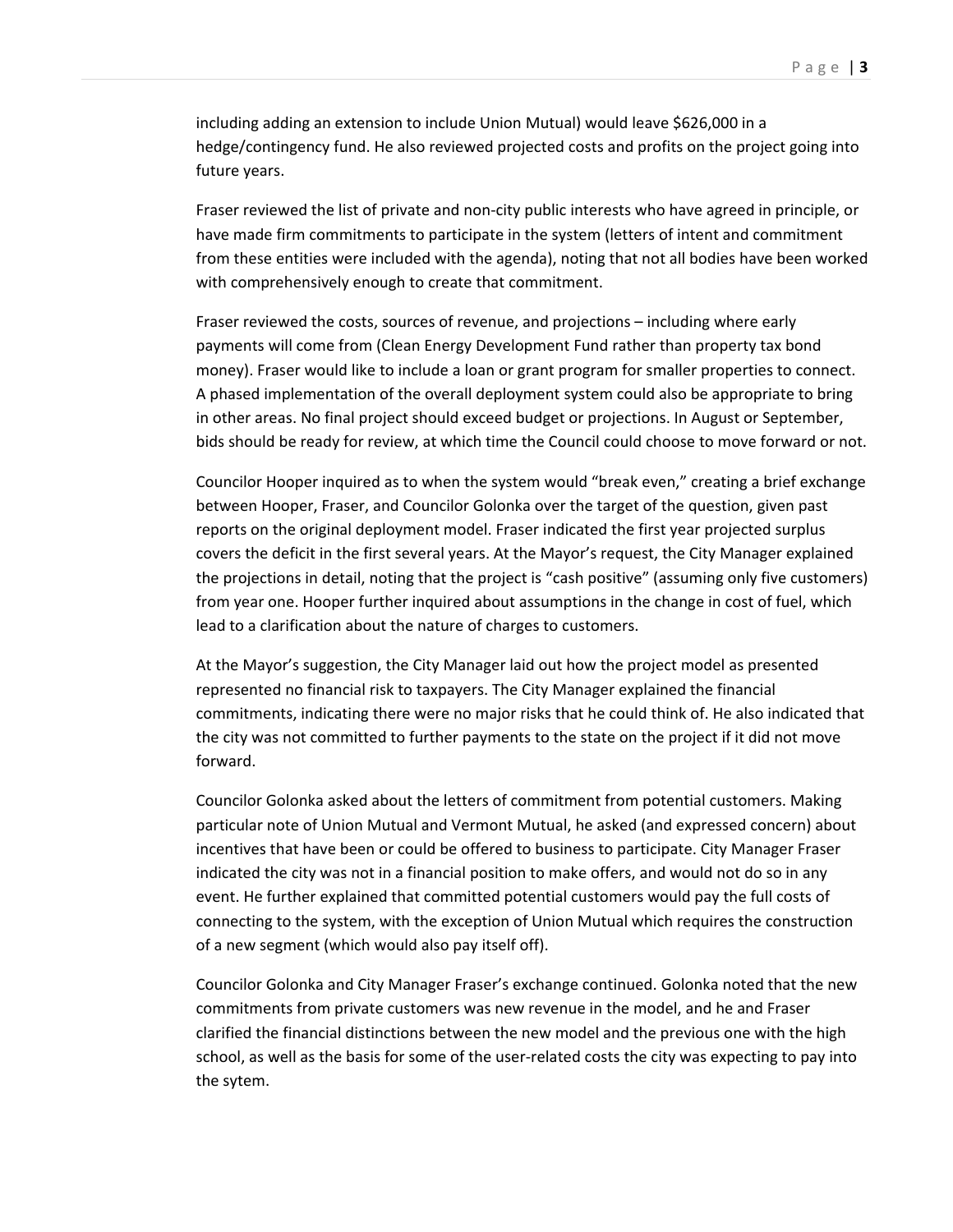Councilor Guerlain asken if Union Elementary would need expensive upgrades to participate in the system. The City Manager indicated he did not know particulars, but that he understood there were connection issues. Guerlain expressed concern about the school being able to afford that, while Fraser expressed his understanding that the Union system was in need of major renovations regardless, and that the project could be rolled out in phases, allowing the school to be brought in at a later point in the construction of the project. Fraser acknowledged the school's budget could be an issue.

Councilor Guerlain asked about what a discrepancy in the power point presentation. Fraser explained the user number assumptions underlying the distinction.

The Mayor opened up the floor to the public for comments. Several citizens rose to speak.

Side Judge Barney Bloom affirmed the intent of the County Courthouse to participate in the project, and reminded Councilors of the necessity of creating long term solutions that may not yield substantial payoffs in the short run

Bill Brown of 33 Foster Street supported the City Manager's roadmap for moving forward, noting the effects of climate change, wars for control of oil resources, and oil price volatility.

Jack McCullough, the Housing Task Force Chair, also urged approval of the City Manager's plan, noting the project's environmental benefits and suggesting it could support economic development and the potential to develop space above Aubuchon as housing.

Johanna Miller shared her support for the project, citing her membership in the Montpelier Energy Committee, her professional role in coordinating Energy Committees statewide, and her role as parent looking towards her child's future. She also shared an anecdote to illustrate her concern that many are becoming dangerously cynical about efforts to fight climate change, and further noted the strong support the project received at the ballot box

Harris Webster of Cityside Drive observed that energy projects have risks and take a long time, and that district heat was worth the risks.

Barry McPhee ‐ a member of the Energy Advisory Committee – wanted to address his comments to councilors leaning against the project and asked for clarification that the vote to continue at this point was low risk to the city (Councilor Timpone replied that the vote was "no risk"). He noted that the project would reduce heating costs and provide cost stability to customers.

Tino O'Brien of Clarendon Avenue noted he was on the initial volunteer committee to develop the district heat project, and wants to see the "low-risk" scenario laid out by the City Manager go forward

Councilor Jarvis moved that the City Council "authorize the City Manager to proceed with the District Heat project, including final design work, as per the plan outlined in the Manager's memo dated 4/13/12, and direct the City Manager to review bid estimates and overall project